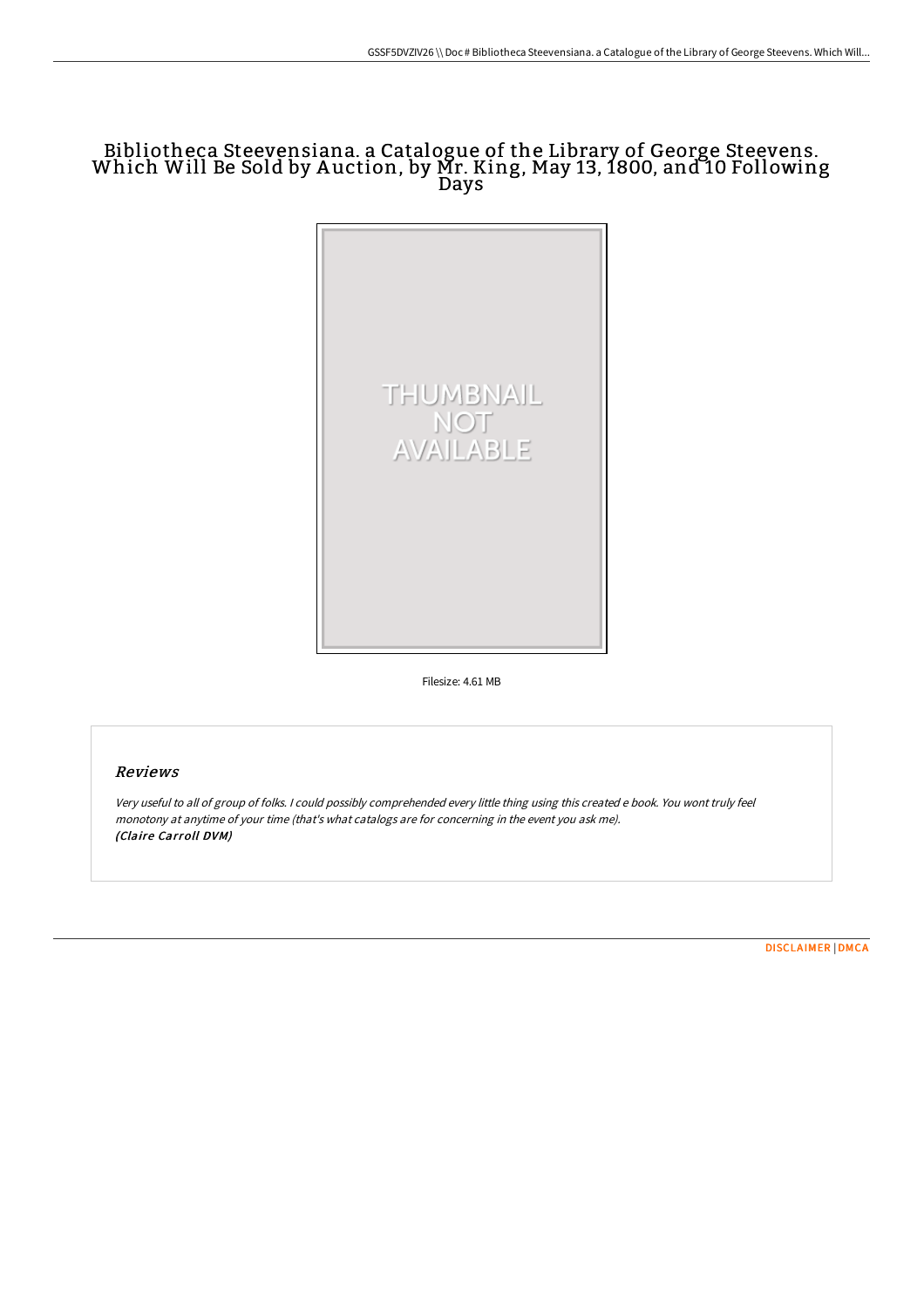### BIBLIOTHECA STEEVENSIANA. A CATALOGUE OF THE LIBRARY OF GEORGE STEEVENS. WHICH WILL BE SOLD BY AUCTION, BY MR. KING, MAY 13, 1800, AND 10 FOLLOWING DAYS



To download Bibliotheca Steevensiana. a Catalogue of the Library of George Steevens. Which Will Be Sold by Auction, by Mr. King, May 13, 1800, and 10 Following Days PDF, please click the link under and save the ebook or get access to other information which might be highly relevant to BIBLIOTHECA STEEVENSIANA. A CATALOGUE OF THE LIBRARY OF GEORGE STEEVENS. WHICH WILL BE SOLD BY AUCTION, BY MR. KING, MAY 13, 1800, AND 10 FOLLOWING DAYS ebook.

RareBooksClub. Paperback. Book Condition: New. This item is printed on demand. Paperback. 172 pages. Original publisher: Washington, D. C. : United States Fish and Wildlife Service, 2004 OCLC Number: (OCoLC)70670086 Subject: Tidewater goby -- United States. Excerpt: . . . often end up only 1 to 2 meters ( 3. 3 to 6. 6 feet ) deep despite a width of 30 to 150 meters ( 100 to 500 feet ) or more ( Habel and Armstrong 1977 ). This pattern holds true even in larger systems, such as the Santa Ynez River and Santa Margarita River. A central channel, excavated by brief winter flows in these larger streams, will be another meter (3.3 feet) or so deeper than most of the lagoon. Half or more of the substrate of the lagoon will be soft sand, with mud in backwaters. Figure 4. Santa Clara River, Ventura County, after a storm-Elevated lateral backwaters often breach-event flood only in winter. Without these deeper, backwater habitats ( e. g. lateral sloughs ), tidewater gobies can be flushed out by heavy winter floods ( Jerry Smith, Biology Department, San Jose State University, pers. comm. 2004 ), resulting in the extirpation of some populations ( however, see next paragraph ). Some rocks or gravel may be present, mostly at the upper ( inlet ) and lower ( outlet ) ends where constricted flow directly scours the channel. These rocks are exposed by high water flow. Declining flows continue to bring in sand that often covers the rocks by early spring. Lafferty et al. (1999a) monitored post-flood persistence of 17 tidewater goby populations in Santa Barbara and Los Angeles Counties during and after the heavy winter floods of 1995. All 17 populations persisted after the floods, and no significant changes in...

 $\mathbb{R}$ Read Bibliotheca [Steevensiana.](http://digilib.live/bibliotheca-steevensiana-a-catalogue-of-the-libr.html) a Catalogue of the Library of George Steevens. Which Will Be Sold by Auction, by Mr. King, May 13, 1800, and 10 Following Days Online

Download PDF Bibliotheca [Steevensiana.](http://digilib.live/bibliotheca-steevensiana-a-catalogue-of-the-libr.html) a Catalogue of the Library of George Steevens. Which Will Be Sold by Auction, by Mr. King, May 13, 1800, and 10 Following Days